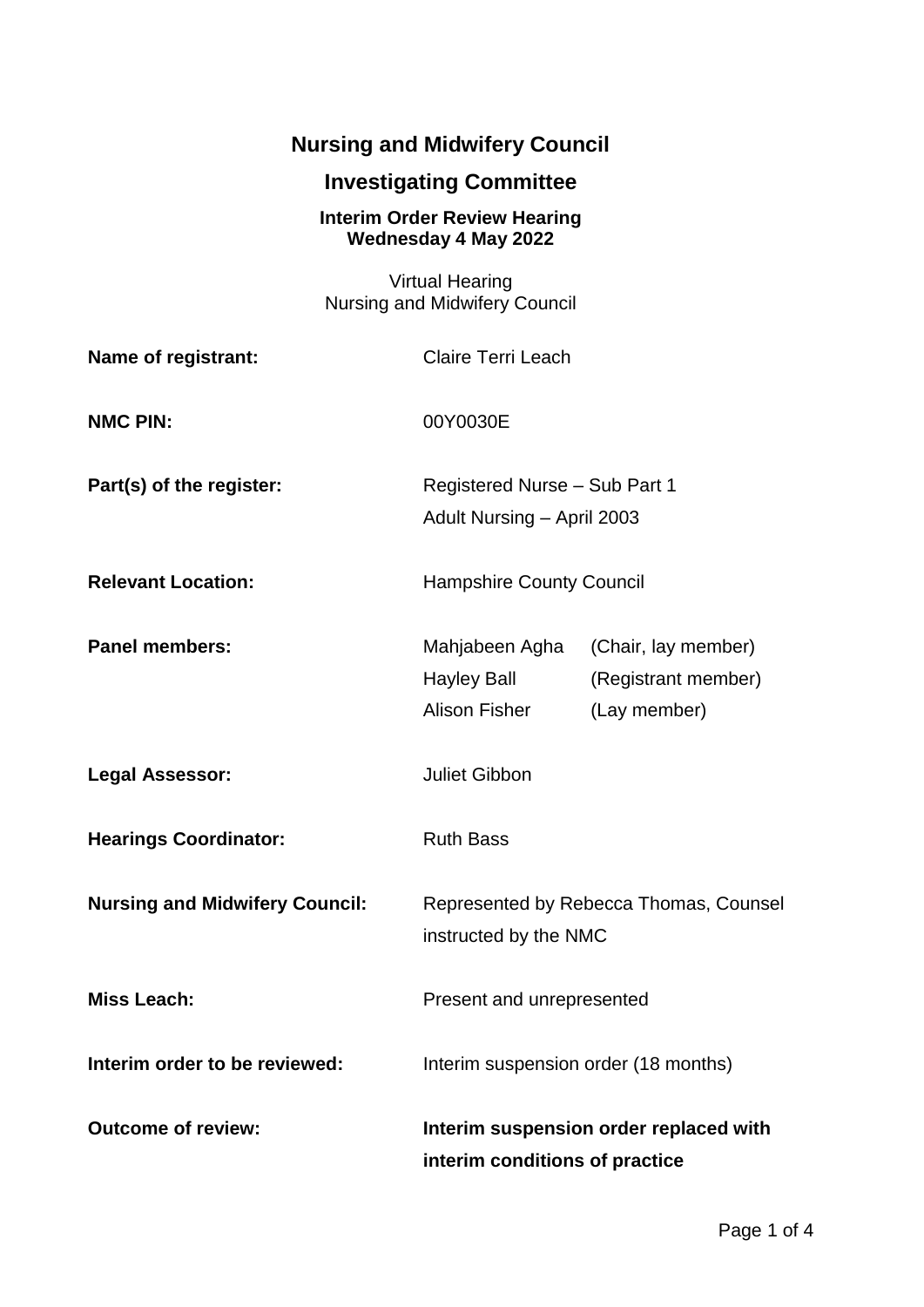Therefore the panel decided to replace the current interim suspension order with an interim conditions of practice order. As such it determined that the following conditions are appropriate, proportionate and workable:

For the purposes of these conditions, 'employment' and 'work' mean any paid or unpaid post in a nursing, midwifery or nursing associate role. Also, 'course of study' and 'course' mean any course of educational study connected to nursing, midwifery or nursing associates.

- 1. You must ensure that you are supervised by a line manager, or supervisor any time you are working. Your supervision must consist of monthly meetings with your line manager or supervisor to discuss acting within the scope of your practice.
- 2. You must provide the NMC with a report from your line manager or supervisor before any interim order review.
- 3. You must keep the NMC informed about anywhere you are working by:
	- a) Telling your case officer within seven days of accepting or leaving any employment.
	- b) Giving your case officer your employer's contact details.
- 4. You must keep the NMC informed about anywhere you are studying by:
	- a) Telling your case officer within seven days of accepting any course of study.
	- b) Giving your case officer the name and contact details of the organisation offering that course of study.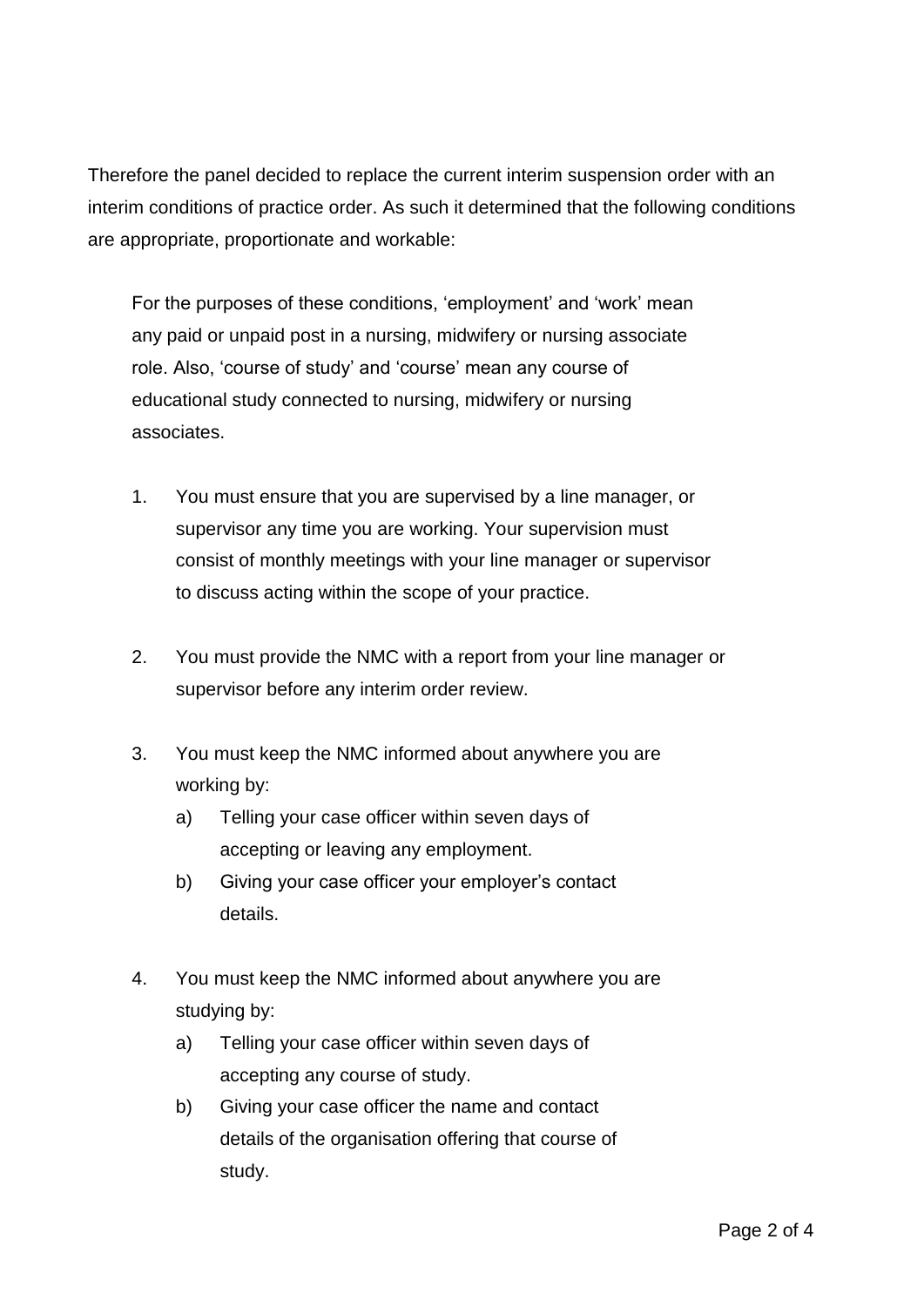- 5. You must immediately give a copy of these conditions to:
	- a) Any organisation or person you work for.
	- b) Any agency you apply to or are registered with for work.
	- c) Any employers you apply to for work (at the time of application).
	- d) Any establishment you apply to (at the time of application), or with which you are already enrolled, for a course of study.
	- e) Any current or prospective patients or clients you intend to see or care for on a private basis when you are working in a self-employed capacity
- 6. You must tell your case officer, within seven days of your becoming aware of:
	- a) Any clinical incident you are involved in.
	- b) Any investigation started against you.
	- c) Any disciplinary proceedings taken against you.
- 7. You must allow your case officer to share, as necessary, details about your performance, your compliance with and / or progress under these conditions with:
	- a) Any current or future employer.
	- b) Any educational establishment.
	- c) Any other person(s) involved in your retraining and/or supervision required by these conditions

Unless your case has already been concluded, this interim order must be reviewed before the end of the next six months and every six months thereafter. Additionally, you or the NMC may ask for the interim order to be reviewed if any new evidence becomes available that may be relevant to the interim order.